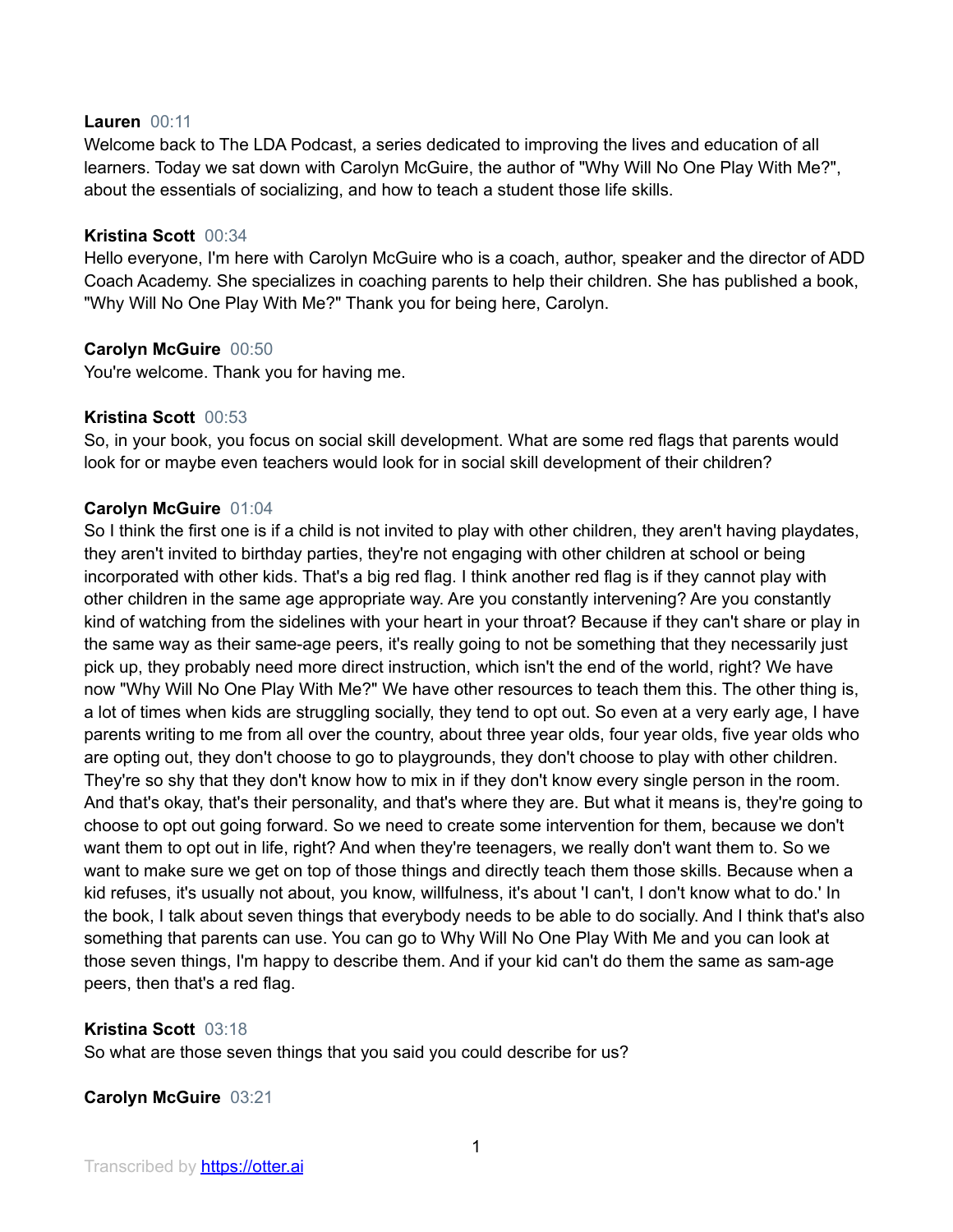Sure. One is how to manage your emotions. So we all have emotions, we're supposed to have emotions, we're supposed to honor them and process them. But there are some kids where their emotions flood them, overwhelm them, their anxiety is so much, they tend toward drama or those things derail them. We want to teach them those emotional coping skills, because you can't be someone who's 50 years old who cannot cope emotionally. And a lot of kids need that direct instruction. The next is to actually read the room, right? So we all have things that come up in life, situational awareness. And if you can't read the room, then you aren't necessarily going to pick up on one of the other ones, which is reading social cues and body language, right? So if you can't read social cues and body language, then it's a problem because you don't end up actually being able to interpret what other people are trying to tell you. And so much of communication is through body language. Another one is learning to walk in other people's shoes, right? So we talk about empathy so much in our society today. What is empathy? Empathy is really just the ability to walk in someone else's shoes, and to really understand what they're going through. And also to step into the shoes of your teachers and peers, right? When you canceled a meeting on your teacher nine times and then she stopped responding to you, you have to be able to say "Oh, well wait a minute. What's my part in this? I canceled nine times. Maybe she's upset. Let me step into her shoes." So some kids do that naturally and other kids don't. Another one is meeting people halfway, you know, sort of that cooperative play, that interaction, that sharing. But also this idea that, when you're working in a group, which we do a lot in our schools nowadays, there's that give and take. And there are kids who just don't naturally come to this. And we all know the adults who kind of, you know, you're always doing what they want, or they're very inflexible. And that's a problem. And then the other one is adaptability and flexibility. You know, employers have said that the number one thing that they want from people socially is not perfect social skills. It's being flexible and adaptive, which makes sense, right? And the final one I call reading your audience, because if you are communicating with someone, you have to look at them and realize who is my audience? Who am I talking to? So an example is, I had a little guy who wrote a teacher an email, and he started with Hey, and he said, hey, when will the homework be posted? And his teacher took umbrage with that, right? And didn't like it. And so I had to explain to him that, you know, you're in middle school now. And when you write an email to someone you can't start with Hey, and you know, let's look at the tone. So part of that is also a life skill, right? Because as you mature and develop, you're going to have bosses, co-workers, and you have to really realize who am I talking to, and adjust your communication. And it may sound so higher level, but if you look at some 5, 4, 6 year olds, they do know, you know, my friend likes to play Marvel. So that's what I'm gonna play, they know who their audience is.

## **Kristina Scott** 06:51

So your book is "Why Will No One Play With Me?" And we think of play as something that happens, usually earlier in life, maybe tap out around age 10. So how does this kind of transfer throughout life, I guess?

#### **Carolyn McGuire** 07:04

Well I think it's not just play better, it's live better. So throughout our lives, we still use the cooperative skills that you have in play as a small child. And the idea of play is really that it develops those skills, and it allows children an arena to practice. So when kids are playing kitchen, or they're playing and making dirt piles and stuff like that, what they're actually doing is learning to meet people halfway,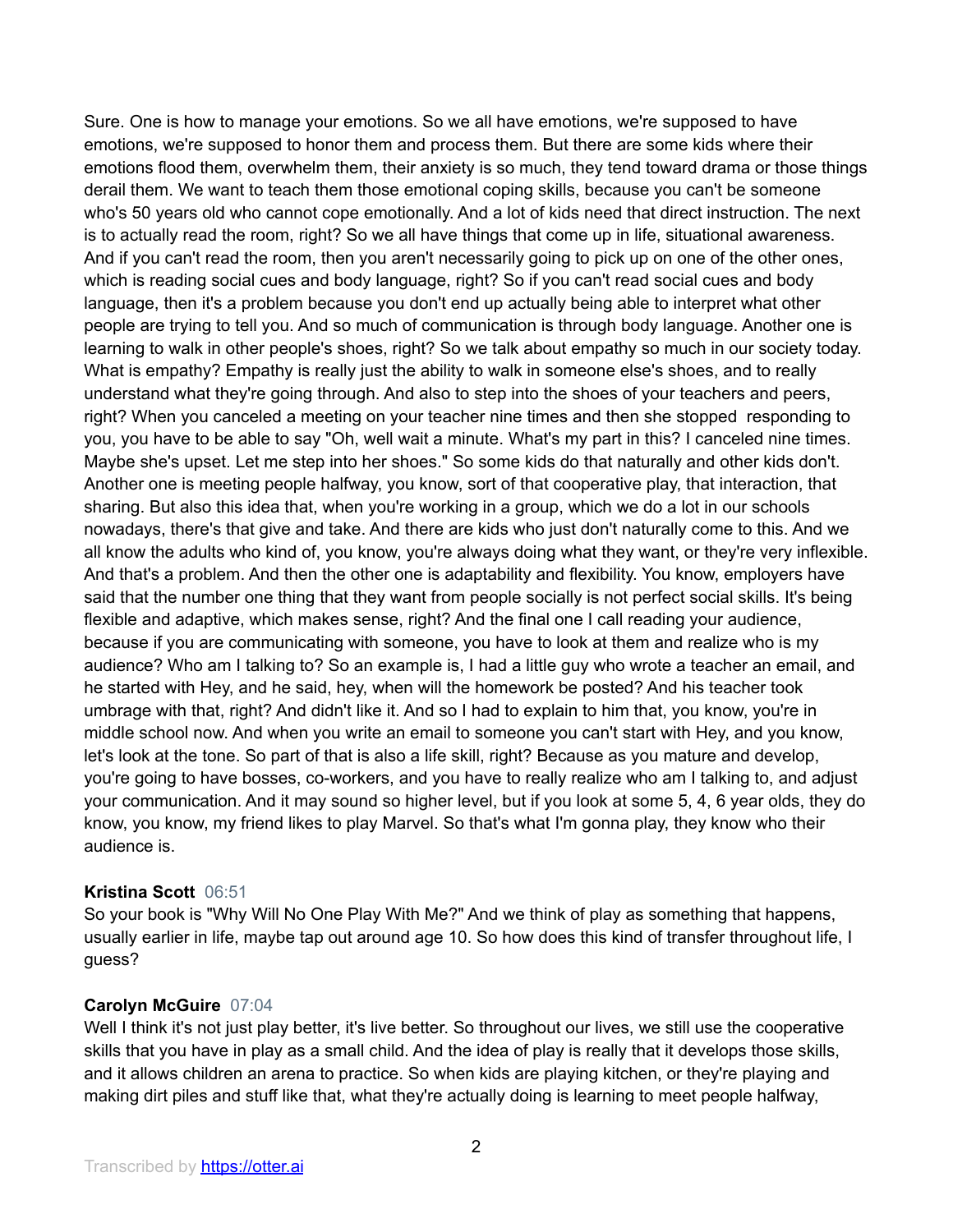cooperate with other kids, work out conflict. And so throughout life, you need these skills, and you continue to actually play with people, right? You're on team sports, you're interacting in a group. And so the play skills, or the title involving play, really just reminds all of us about those cooperative skills that we all need. And I have actually had CEOs and staff contact me and say that they're giving "Why Will No One Play With Me?" to board members and executives who don't play well with others. I mean, we use that phrase, and what we really mean is people who can't have those same cooperative skills that you have in preschool when you're playing with someone in the dirt.

## **Kristina Scott** 08:19

So you talked about social thinking, is that the different perspective taking that you're alluding to earlier? Or no, it's something different?

## **Carolyn McGuire** 08:25

Yeah, well, social thinking is actually an actual methodology developed by Michelle Garcia Winner. But I think, you know, the gist of any kind of social thinking is that we take perspective from others, we walk in someone else's shoes, we understand the inner emotional life of other people and what their motivations are, and we adapt to them. Or we just even operate in awareness of them. And so I think when we talk about developing these important play-based skills, we really are also trying to help children have the mindset where they understand the rules of the social world and how people operate.

### **Kristina Scott** 09:11

So you talk about direct explicit instruction around some of the social thinking or some of these social skills. How do parents or how do teachers begin this direct instruction? What do they start with?

## **Carolyn McGuire** 09:22

Sure. So "Why Will No One Play With Me?" literally leads you from here's a questionnaire you fill out to figure out what are the skills the child is missing, or that we need to develop? And it walks parents through how to have an initial conversation about this, how to talk about social skills and friendship skills so that children feel not that they're being put down, but they understand everybody's working on something, and then how to sit down and actually teach the lessons and the big thing is, I'll just take reading the room, we talk about reading the room, but when we teach it through a direct instruction, we're going to actually like bring a child to a box store or a food court. And we're going to have them do lessons where they watch people's body language and interpret that. Or where we go and they collect information at a family party secretly being a social spy, so that they can figure out, you know, who is frustrated? And how do I know that from their body and their voice? And you know, there are other body language factors. So we're giving children, these direct lessons, just like you would give a child a direct lesson about handwriting or reading, or not just sort of cajoling them, because as many parents listening to this know, we can talk at them all we want, but if they don't have the inherent skills, they need to develop those skills. And I'm sure many people listening are like "I say it all the time." And you do. But the problem is, they don't know how. And so because they don't know how we have to teach them, it's just not something that comes to them naturally.

## **Kristina Scott** 11:05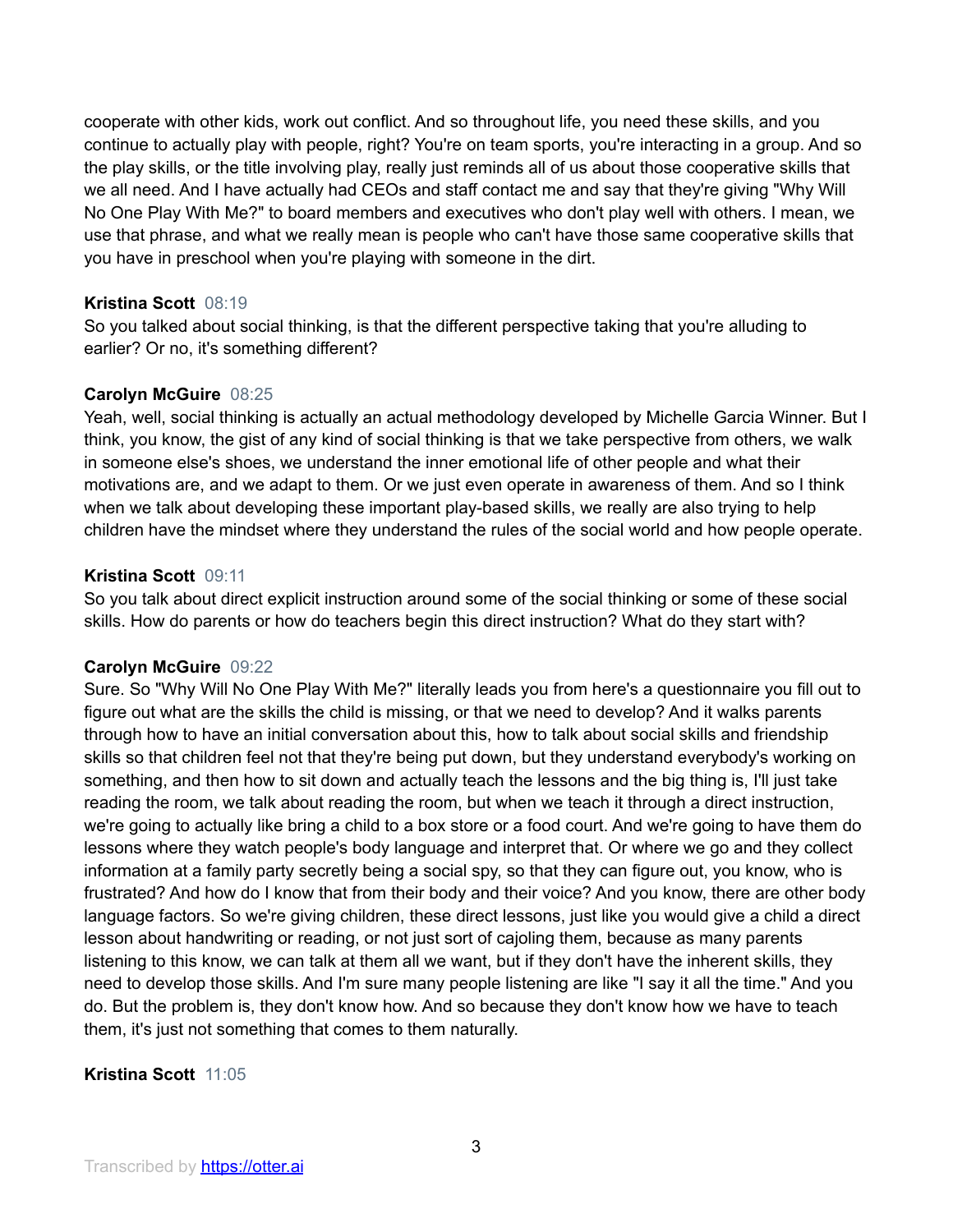So, you know that your book is a major resource. Would individuals that have gone through a teacher preparation type program already have these skills?

# **Carolyn McGuire** 11:15

Some do if they've been through a special education teacher program, but a lot don't, because they don't have all the lessons. And I can say that, for years, part of what made me gather these 150 social skills lessons was that, you know, I was taking from this and taking from that, and it was time consuming. And I was having to sort of invent things every week for the kids coming to my social skills groups, or kids coming to my office. And so I think with teachers, they would benefit from having everything that "Why Will No One Play With Me?" offers like, right, they're fully baked for you, for all the different skills that they're going to encounter. And they can use them in the classroom even to build the skills of everybody. Because I mean, most kids need to work on some of these things.

## **Kristina Scott** 12:12

So you said you have a private practice, are you seeing a rise in social skills deficits or areas of concern?

### **Carolyn McGuire** 12:20

You know, I would say what I'm seeing a rise in is parental awareness. That by the teenage, pre-teenage years, a lot of parents are struggling with kids who will only do electronics, kids who are opting out. I'm seeing a rise in that. I've always really been the person who helps the kids who fall into this nether land where they are not on necessarily school services. And maybe they live in an area where they can't go to a social skills group, there just isn't anything offered, but they need help. And their parents know they won't be their best selves if we don't give them that help. But what I am seeing arising are the parents who are struggling with resistance from their kid. And some of that resistance goes back to these play-based skills that they didn't acquire as little kids. And now their sort of teenage way of dealing with it is to just say, I'm not going anywhere, I'm not doing anything. And the parents are in distress. And I think electronics do have a lot to do with that. And I think it's always been there. I think we've always had kids who are sort of awkward, but the electronics add to it. So I am seeing a rise in that. And I definitely would encourage parents to work on these things early. But I would also say it's never too late. I have many tweens and teens that I work with, and people who use the book, I have people writing to me from all over America saying, 'I'm using the book and it's working.' But it is, you know, if you have a first grader and you're in doubt, please, please, please, please start working on it because it's easier in that sort of K through second grade window.

## **Kristina Scott** 14:11

So where could individuals purchase your book? Or what's the last final thought or resource you want to leave us with?

#### **Carolyn McGuire** 14:18

So they can purchase "Why Will No One Play With Me?" through Amazon, or if you just even type in Caroline McGuire or playbetterplan.com, it'll be right there to the links. And one of the resources I would love to leave them with is that on my website, CarolineMcGuireauthor.com, or playbetter.com would